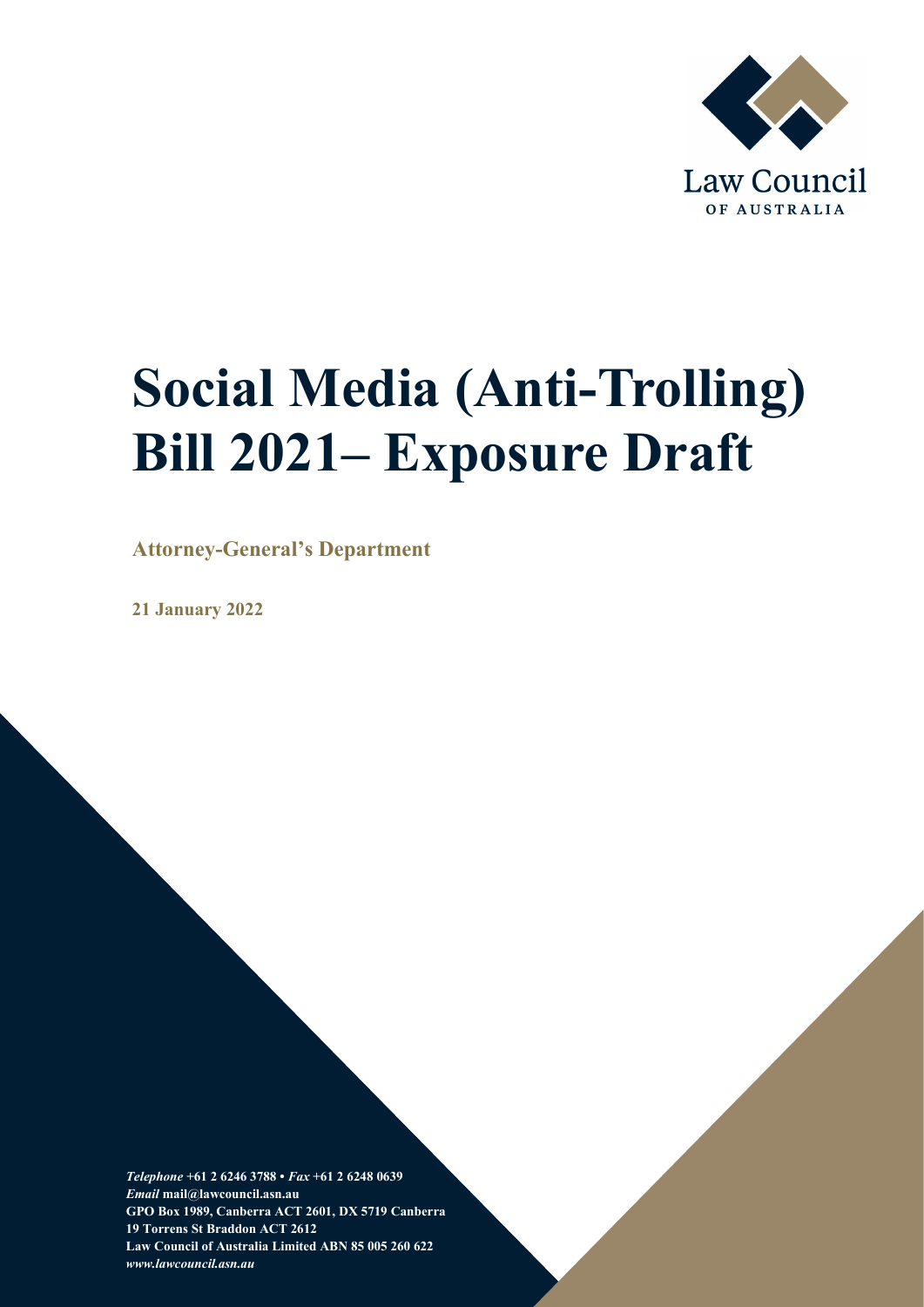# Table of Contents

| Defence for the provider of a social media service and the establishment of a |  |
|-------------------------------------------------------------------------------|--|
|                                                                               |  |
|                                                                               |  |
|                                                                               |  |
|                                                                               |  |
|                                                                               |  |
|                                                                               |  |
|                                                                               |  |
|                                                                               |  |
|                                                                               |  |
|                                                                               |  |
|                                                                               |  |
|                                                                               |  |
|                                                                               |  |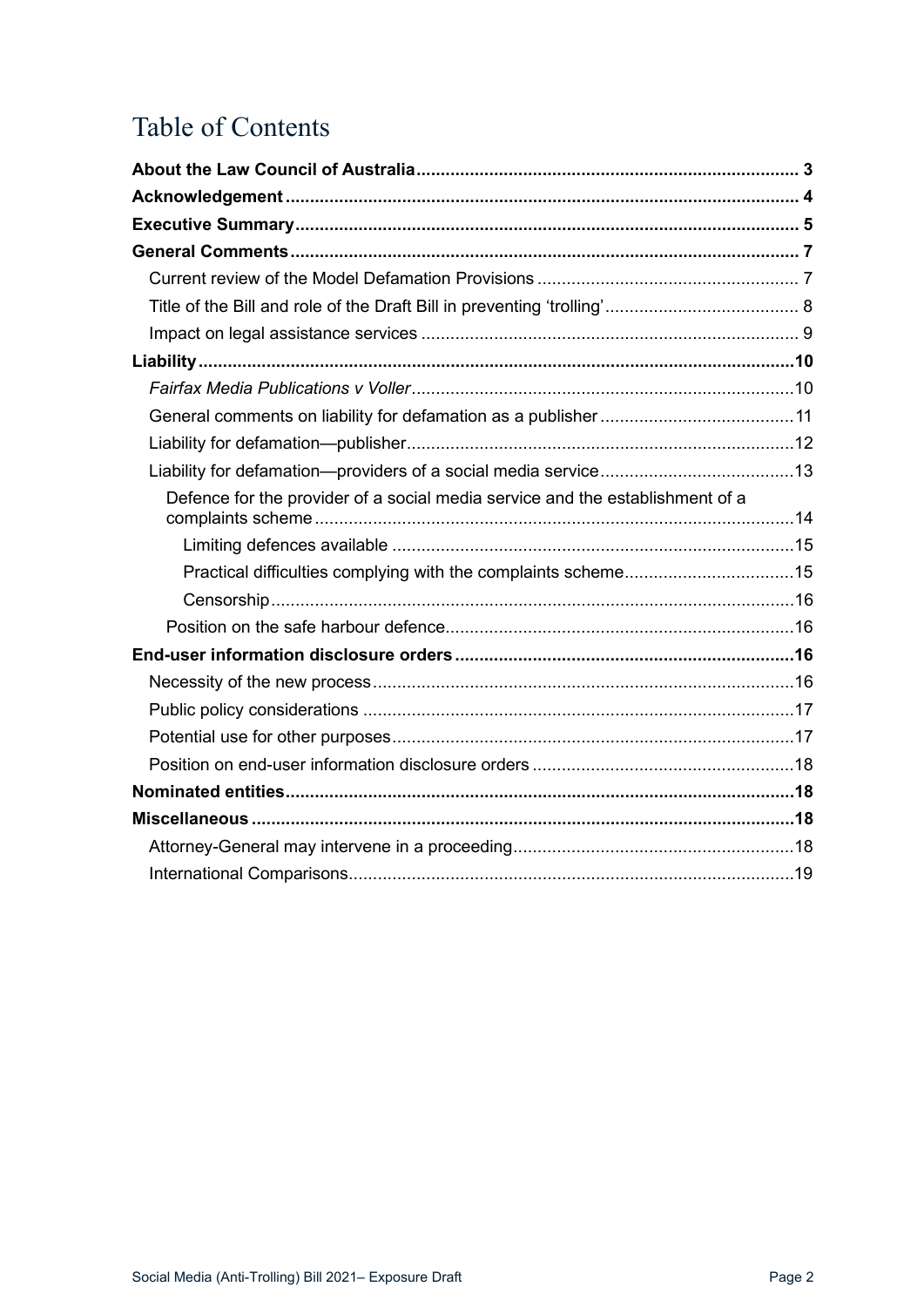# <span id="page-2-0"></span>About the Law Council of Australia

The Law Council of Australia exists to represent the legal profession at the national level, to speak on behalf of its Constituent Bodies on national issues, and to promote the administration of justice, access to justice and general improvement of the law.

The Law Council advises governments, courts and federal agencies on ways in which the law and the justice system can be improved for the benefit of the community. The Law Council also represents the Australian legal profession overseas, and maintains close relationships with legal professional bodies throughout the world. The Law Council was established in 1933, and represents 16 Australian State and Territory law societies and bar associations and Law Firms Australia, which are known collectively as the Council's Constituent Bodies. The Law Council's Constituent Bodies are:

- Australian Capital Territory Bar Association
- Australian Capital Territory Law Society
- Bar Association of Queensland Inc
- Law Institute of Victoria
- Law Society of New South Wales
- Law Society of South Australia
- Law Society of Tasmania
- Law Society Northern Territory
- Law Society of Western Australia
- New South Wales Bar Association
- Northern Territory Bar Association
- Queensland Law Society
- South Australian Bar Association
- Tasmanian Bar
- Law Firms Australia
- The Victorian Bar Inc.
- Western Australian Bar Association

Through this representation, the Law Council effectively acts on behalf of more than 90,000<sup>[1](#page-2-1)</sup> lawyers across Australia.

The Law Council is governed by a board of 23 Directors – one from each of the constituent bodies and six elected Executive members. The Directors meet quarterly to set objectives, policy and priorities for the Law Council. Between the meetings of Directors, policies and governance responsibility for the Law Council is exercised by the elected Executive members, led by the President who normally serves a 12 month term. The Council's six Executive members are nominated and elected by the board of Directors.

Members of the 2022 Executive as at 1 January 2022 are:

- Mr Tass Liveris, President
- Mr Luke Murphy, President-elect
- Mr Greg McIntyre SC, Treasurer
- Ms Juliana Warner, Executive Member
- Ms Elizabeth Carroll, Executive Member
- Ms Elizabeth Shearer, Executive Member

The Chief Executive Officer of the Law Council is Mr Michael Tidball. The Secretariat serves the Law Council nationally and is based in Canberra.

<span id="page-2-1"></span><sup>1</sup> Law Council of Australia, The Lawyer Project Report, (pg. 9,10, September 2021).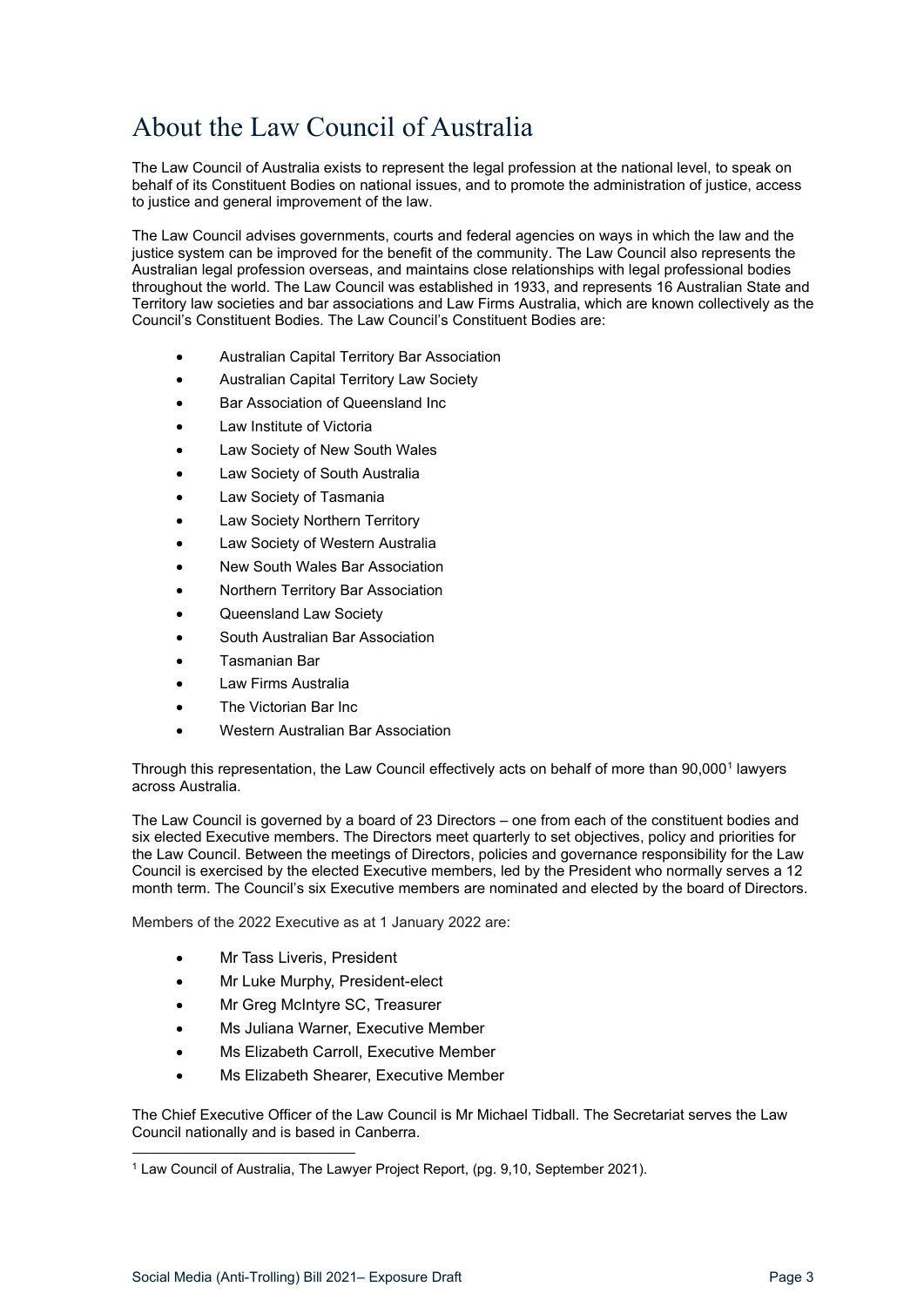# <span id="page-3-0"></span>Acknowledgement

The Law Council is grateful for the assistance of its Defamation Working Group, the Media and Communications Committee of the Business Law Section, the Victorian Bar and the Law Society of New South Wales in the preparation of this submission.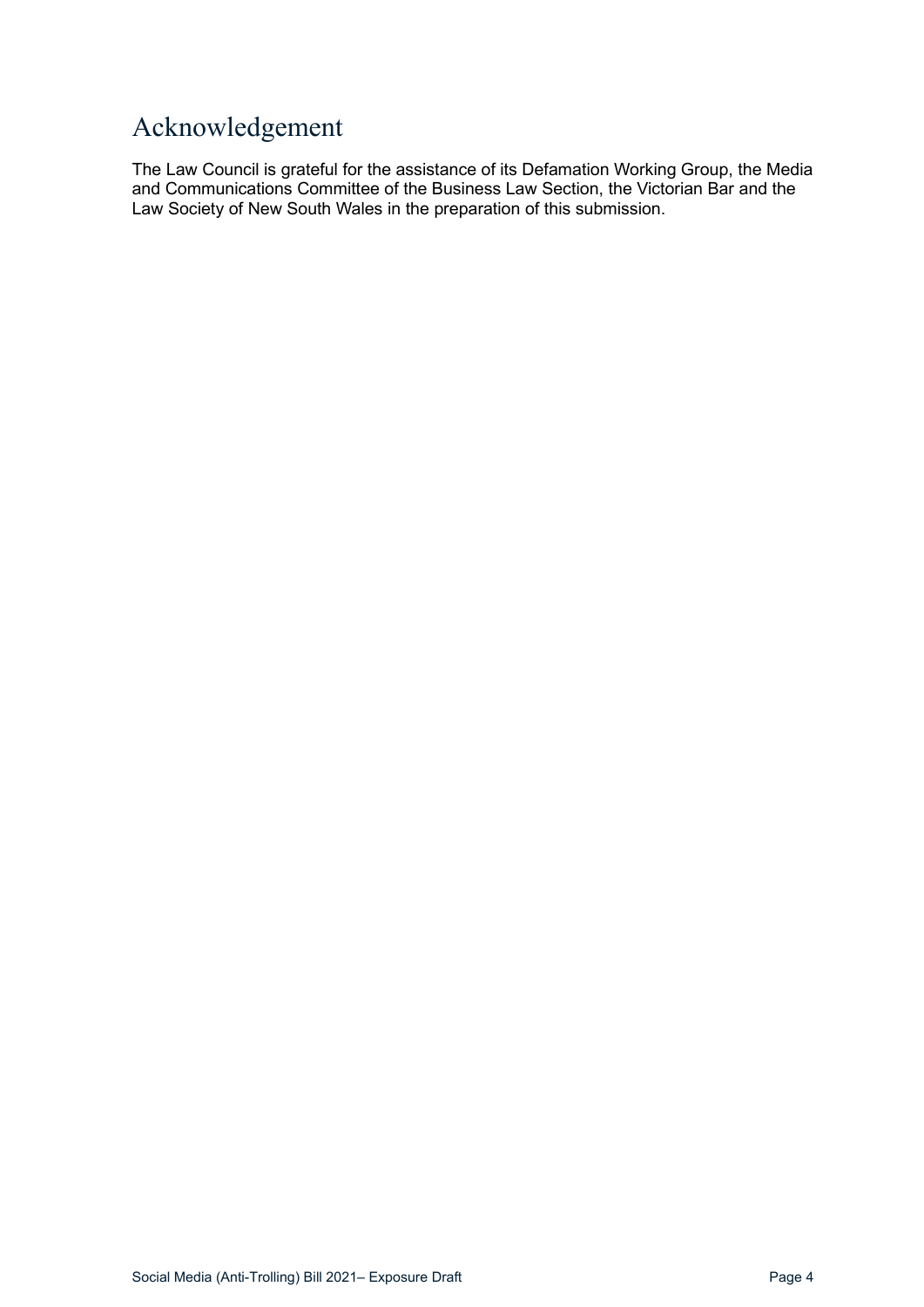# <span id="page-4-0"></span>Executive Summary

- 1. The Law Council of Australia welcomes the opportunity to comment on the Attorney-General's Department's Exposure Draft of the Social Media (Anti-Trolling) Bill 2021 (**Draft Bill**) and accompanying Detailed Explanatory Materials and Explanatory Paper.
- 2. In recent years, defamation has become an area of increasing prominence in terms of community and media interest. It is also an area of law that has arguably struggled to keep pace with developments in online publishing, including social media.
- 3. The Law Council acknowledges that the Draft Bill has two primary purposes:
	- (a) to respond to potential issues arising as a result of the decision of the High Court of Australia (**High Court**) in *Fairfax Media Publications Pty Ltd v Voller* [2021] HCA 27 (*Voller*); and
	- (b) to create additional mechanisms for social media users to identify an anonymous user who has posted potentially defamatory material for the purpose of potentially bringing a defamation action.
- 4. The Law Council notes that a review of the Model Defamation Provisions (**MDPs**) is currently being undertaken, through the Meeting of Attorneys-General (**MAG**) processes, in relation to the liability of internet intermediaries. This review has been a substantial and in-depth process and has the potential to ensure that reforms to the law of defamation in Australia are developed in a way which is comprehensive, complementary, certain and clear. Therefore, the Law Council considers that intervention at the federal level in the law of defamation should not occur until the completion of the Stage 2 Review process and should form part of any package of reforms to the liability of online intermediaries more broadly.
- 5. In light of discussion in relation to the Draft Bill focusing on trolling, the Law Council considers it important to recognise the limited role in which this Draft Bill will address issues related to trolling. Defamatory material comprises only a small component of 'trolling' activity online and despite the proposed reforms, defamation law is likely to continue to be, for many reasons outlined further in this submission, a relatively ineffective mechanism for seeking individual reputational redress and for reducing trolling activity on social media.
- 6. Following the decision in *Voller*, it is appropriate to reconsider the circumstances in which internet intermediaries will be liable in defamation for third-party content. In the Law Council's view, the law should place a greater onus on the originator of potentially defamatory online material and not emphasise internet intermediaries as the primary entities to be liable in defamation.
- 7. As such, the Law Council is generally supportive of reforms (including exemptions for certain social media users) to set more appropriately, and more workably in practice, when social media page owners should be considered publishers of thirdparty comments. However, in the Law Council's view, the proposed blanket protection provided under subsection 14(1) does not adequately balance competing public interests, may leave victims without recourse and, in certain circumstances, may provide unwarranted complete protection from liability. The balancing act requires careful additional consideration which should form part of the ongoing Stage 2 Review process and any subsequent reform proposal.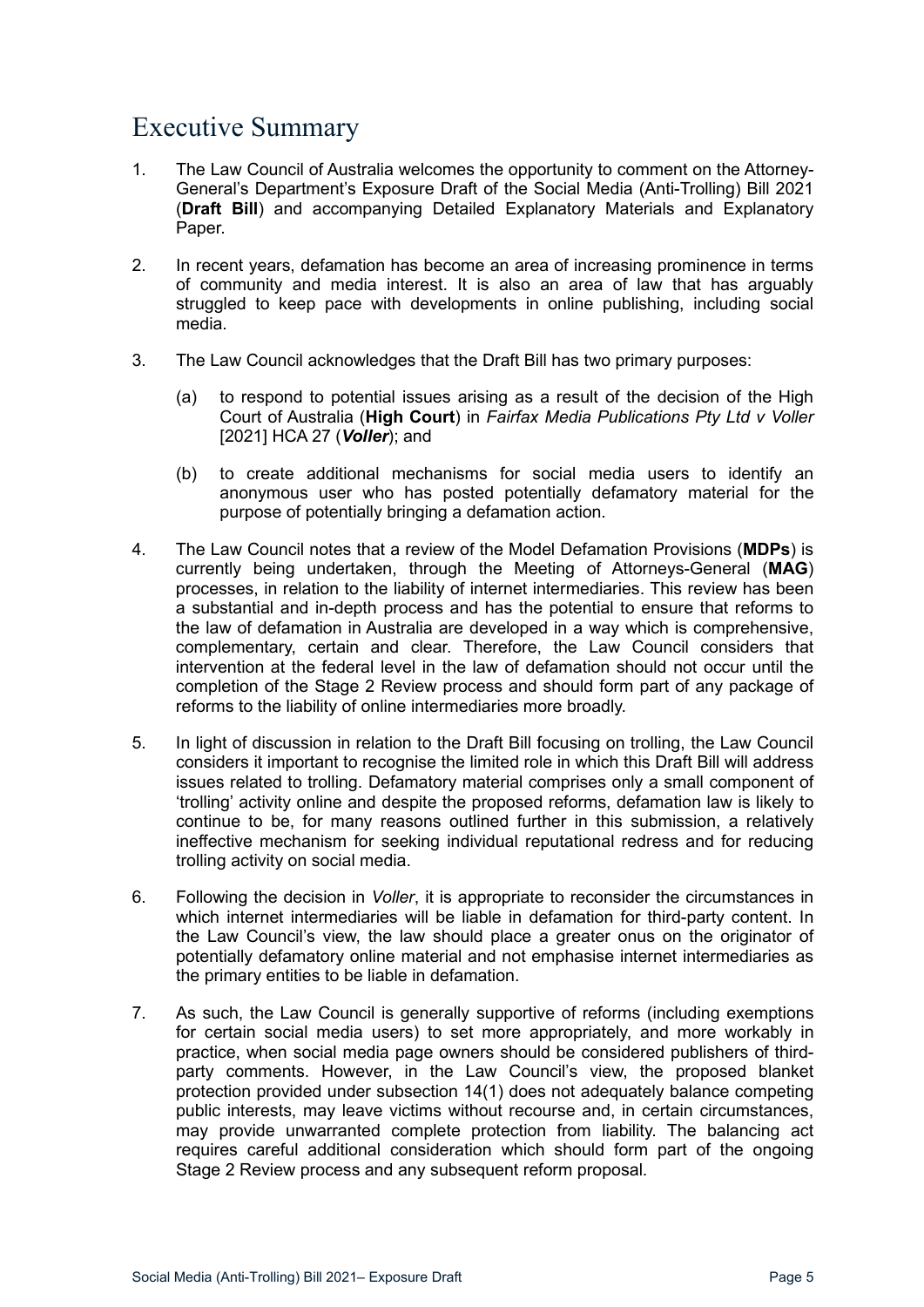- 8. In seeking to clarify when the provider of the social media service is liable as a publisher of a potentially defamatory comment, the Draft Bill proposes a new safe harbour defence primarily contingent on the establishment of, and compliance with, a complaints scheme. The Law Council has identified several significant issues with the design of the proposed safe harbour defence including: the ability for applicants to avoid the complaints scheme; practical difficulties for social media providers in collecting the necessary information; and potential increased censorship by social media providers. The Law Council is aware of preferable models being considered as part of the Stage 2 Review and recommends that the proposal be reconsidered in the context that review.
- 9. The Draft Bill also proposes to establish a framework through which a prospective applicant can apply to a court for an order (end-user information disclosure order) that the provider of a social media service disclose certain information about a potential complainant. It is unclear to the Law Council how the proposed process will differ in practicality from the preliminary discovery process which is utilised by prospective defamation plaintiffs in Australia who require information about the identity of a potential defendant.
- 10. Finally, the Law Council is of the view that any amendments to the law which seek to provide for the identification of users by internet intermediaries without the user's consent should require a court to carefully consider and balance competing considerations – including the right of individuals to have their reputations protected, privacy rights, freedom of expression, harm to reputation, and the public interest of any matters disclosed. Such a framework has not been included in the Draft Bill.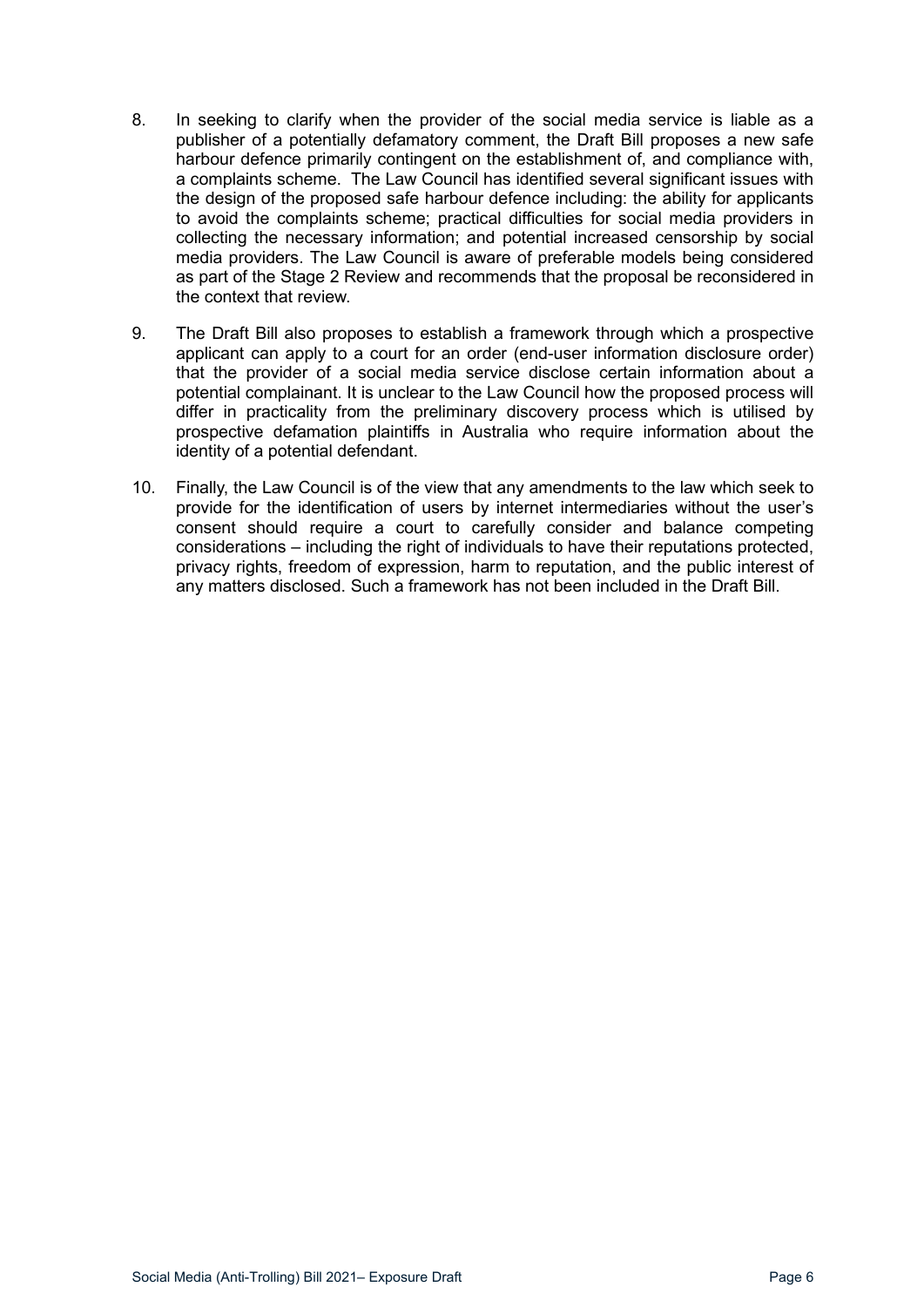# <span id="page-6-0"></span>General Comments

### <span id="page-6-1"></span>**Current review of the Model Defamation Provisions**

- 11. Defamation law in Australia has largely been left by successive Australian governments to be dealt with at the state and territory level through the MDPs and through the common law.
- 12. In late 2018, the Council of Attorneys-General (**CAG**) (now the MAG) agreed to review the MDPs. A Defamation Working Party (**DWP**) was established to assess whether the existing defamation laws are meeting their policy objectives, particularly in response to the rise of online publications and technological changes since the provisions were developed.
- 13. At the 29 November 2019 meeting, the CAG agreed that the DWP will separately progress a second stage of reforms focused on the responsibilities and liability of digital platforms for defamatory content published online (as well as some other new and emerging issues affecting defamation law). $^{\rm 2}$  $^{\rm 2}$  $^{\rm 2}$
- 14. The Stage 2 Review of the MDPs commenced in April 2021. Part A of that review addresses the question of internet intermediary liability in defamation for the publication of third-party content. This includes the matters raised in the recent High Court decision in *Voller*.
- 15. The Law Council considers that intervention at the federal level in the law of defamation should not occur until the completion of the Stage 2 Review process being undertaken through the MAG and should form part of any package of reforms to the liability of online intermediaries more broadly.
- 16. The Law Council notes that the Stage 2 Review (and the previous Stage 1) has been a substantial and in-depth process involving significant contributions from parties across the defamation law landscape. Given the time which has passed since submissions on Stage 2 closed in May 2021, and the apparent desire to now enact further change to defamation laws, it is now an appropriate time for the interconnected issues canvassed in Stage 2 to be progressed comprehensively, rather than simply selecting this one issue for reform.
- 17. While the Law Council agrees that reform to Australia's defamation laws is required, no adequate evidentiary basis for urgency of the Draft Bill to interrupt the ongoing review process has been provided. The Law Council considers that effective defamation law reform requires reform well beyond that considered in the Draft Bill. It is critical that any reform proposal be developed in a way which is comprehensive, complementary, certain and clear.
- 18. For example, while the Law Council recognises that defamatory content may be relatively common on the pages and comment sections of social media services, it is not clear why a system should be introduced in this space that does not operate in other similar contexts (for example, online review services).
- 19. It is also critical that the proposed reforms be considered carefully in the context of the wider suite of existing laws, importantly, including the recent amendments to the MDPs. For example, in several jurisdictions it is now not possible to sue for

<span id="page-6-2"></span><sup>&</sup>lt;sup>2</sup> Stage 1 amendments to the MDPs commenced in New South Wales, Victoria, South Australia, Queensland and the Australian Capital Territory on 1 July 2021 and in Tasmania on 12 November 2021.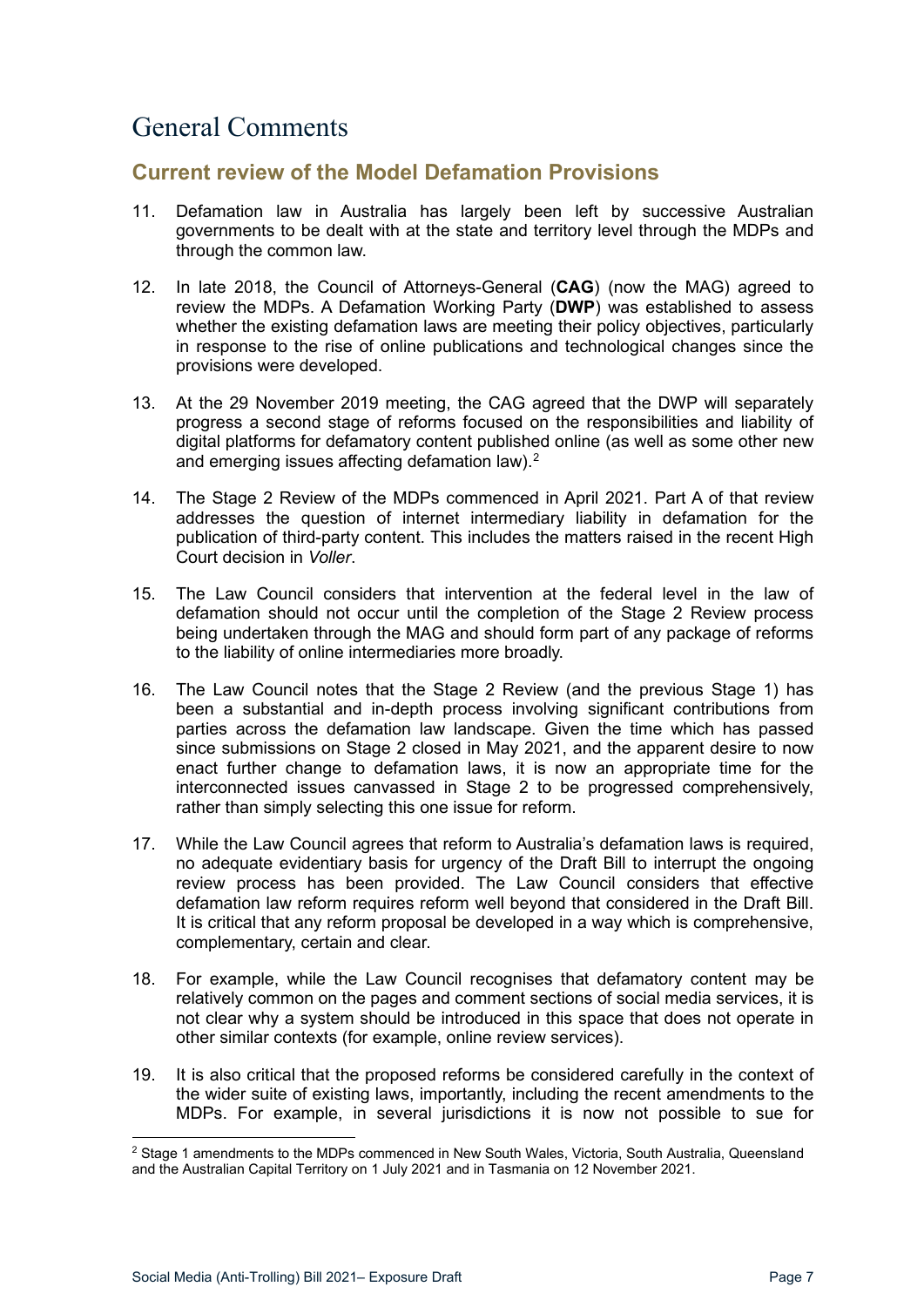defamation without first issuing a concerns notice to the defendant. It remains relatively unclear how the new processes proposed in the Draft Bill would sit with this requirement (see for example, the issues raised in paragraph [62](#page-14-2) below). The introduction of new laws simultaneously at the state and federal level dealing with the same, similar or related issues is likely to increase costs and confusion for the parties as issues are worked out by the courts. This will impact particularly on those seeking redress who might face additional difficulties in obtaining an outcome.

20. The Law Council also notes that the Draft Bill does not seek to address the relative responsibility as between various parties when material is posted online which is in contempt of court, or in breach of suppression orders (for example, in breach of a suppression order on identifying a person or certain facts). There are also certain state and territory laws which prohibit identification of certain people or facts (for example, identification of children). More clarity is required as to the responsibility between the person posting such material, the person who posted the original post which is commented on (i.e. the page owner) and the social media platform. While these issues are not specific to defamation, the Law Council considers that greater consideration should be given to this related issue in the context of responsibility for online publication (preferably in a manner in harmony with the Stage 2 Review).

## <span id="page-7-0"></span>**Title of the Bill and role of the Draft Bill in preventing 'trolling'**

- 21. As indicated by the title of the Draft Bill, it is intended that the Draft Bill will address, at least to some degree, so called 'trolling' behaviour on social media.
- 22. In this regard, the Draft Bill seeks to provide users considering bringing defamation proceedings for comments or material posted anonymously on social media with additional methods to 'unmask' an anonymous user through:
	- (a) a complaints mechanism that allows the user to raise concerns about the defamatory post with the provider and, with consent, obtain the contact details of the originator, and
	- (b) through an 'end-user information disclosure order' from a court.

These methods are discussed further below.

- 23. Importantly, defamatory material comprises only a small component of 'trolling' activity online. This component is even smaller when limited only to anonymous defamatory content. Instead, trolling behaviour is generally considered in public discourse to involve abuse or bullying.[3](#page-7-1)
- 24. Additionally, despite the proposed reforms, defamation law is likely to be, for many reasons, a relatively ineffective mechanism for seeking individual reputational redress and for reducing trolling activity on social media, not least of which are that the cost of complex defamation proceedings makes them inaccessible to many individuals and that the time taken to achieve an outcome can be lengthy.
- 25. Further, the necessity of the Draft Bill in addressing trolling behaviour is questionable given that *Online Safety Act 2021* (Cth) (**OSA**) allows the e-Safety Commissioner to order social media companies to remove cyber abuse material

<span id="page-7-1"></span><sup>&</sup>lt;sup>3</sup> The website of the eSafety Commission notes that the term 'troll', when used correctly, describes online tricksters or provocateurs which 'are not always bad … [and] can prompt people to talk about contentious subjects'. However, it is also noted that public discussion of trolling often refers to online hate, bullying and abuse. See, eSafety Commissioner, 'Trolling' (Web Page) <https://www.esafety.gov.au/young-people/trolling>.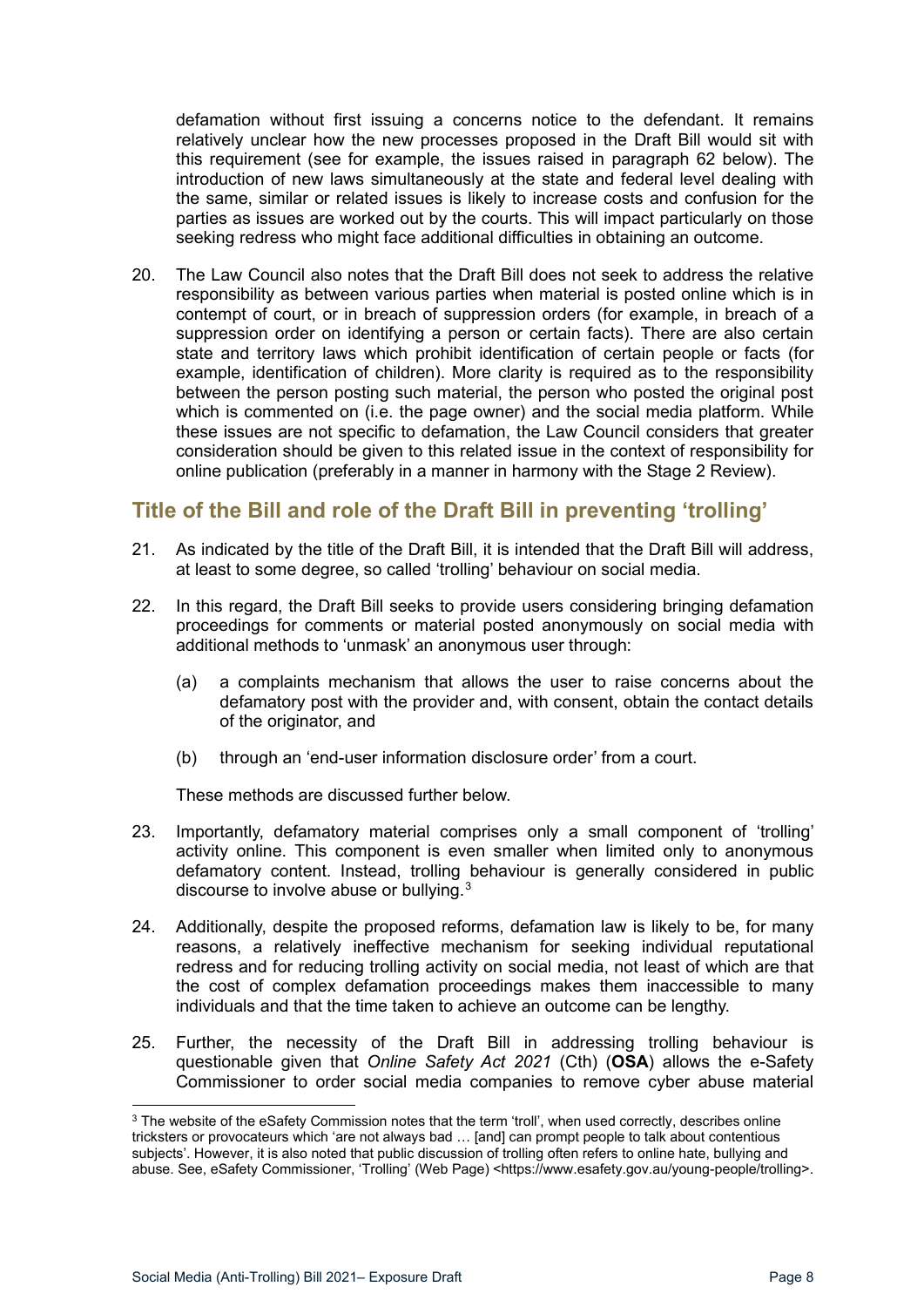directed towards a person within 24 hours or face a penalty. [4](#page-8-1) The OSA also provides the Commissioner with powers to obtain information about the owners of anonymous accounts who engage in online abuse.<sup>[5](#page-8-2)</sup>

- 26. Given that much of the political and media discussion of this Draft Bill has focused on trolling,<sup>[6](#page-8-3)</sup> it is important to recognise the limited way in which this Draft Bill will address issues related to trolling.
- 27. To better address bullying and harassment online (including in cases involving defamatory material) consideration should be given amending the OSA to increase the powers of the Federal Court to order the removal of the material at an interlocutory stage, and as part of this process, shifting the onus onto the respondent (in particular, the originator) to justify material remaining online.
- 28. The Law Council also notes that the Draft Bill and the current Inquiry of the House Select Committee on Social Media and Online Safety do not seek to address the broader issues in respect of preserving the integrity of democratic institutions against misinformation on social media. Consideration should be given to these issues as part of efforts to improve behaviour on social media and regulate social media organisations and their algorithms.

### <span id="page-8-0"></span>**Impact on legal assistance services**

- 29. Media reporting has indicated that the Australian Government recognises the difficulty of accessing redress due to the cost of defamation proceedings and is considering a community legal centre style model to enforce the provisions of the Draft Bill.<sup>[7](#page-8-4)</sup>
- 30. Public funding for litigation under the Draft Bill raises many further issues, including in respect of whether existing legal assistance bodies will be required to provide new services (either within their existing funding or from new funding for this additional service), or whether new specialist services (with new resourcing) will be established. The potential for demand to significantly outstrip the supply of funding is of concern to the Law Council.

<span id="page-8-1"></span><sup>4</sup> *Online Safety Act 2021* (Cth) ss 7(1), 8(1), 88, 91; *Crimes Act 1914* (Cth) s 4AA(3); *Notice of Indexation of* 

*the Penalty Unit 2020* (Cth). 5 *Online Safety Act 2021* (Cth) ss 37(3), 194.

<span id="page-8-3"></span><span id="page-8-2"></span><sup>&</sup>lt;sup>6</sup> See, eg, Hon Scott Morrison MP, Prime Minister and Senator the Hon Michaelia Cash, Attorney-General, Combatting Online Trolls and Strengthening Defamation Laws (Media Release, 28 November 2021) <https://www.pm.gov.au/media/combatting-online-trolls-and-strengthening-defamation-laws>; Hon Scott Morrison MP, Prime Minister, *Press Conference, Queanbeyan, NSW* (Transcript, 1 December 2021) <https://www.pm.gov.au/media/press-conference-queanbeyan-nsw>: Cait Kelly, 'Australian government's 'anti-troll' legislation would allow social media users to sue bullies', *The Guardian* (Online, 28 November 2021) <https://www.theguardian.com/australia-news/2021/nov/28/coalition-bill-would-force-social-media-companiesto-reveal-identities-of-online-bullies>; Ashleigh Gleeson, How Australia's crackdown on social media trolls will work, news.com.au (Online, 29 November 2021) <https://www.news.com.au/technology/online/social/howaustralias-crackdown-on-social-media-trolls-will-work/news-

story/433cb3b66ccf75cb15ed5f4dcb0c3408?btr=3217c54f4ea077ee29116f514dc9646d>; Nick Bonyhady, ''We've had enough with trolling': AG Cash pressures Labor on social media crackdown', *Sydney Morning*  Herald (Online, 20 December 2021) <https://www.smh.com.au/technology/we-ve-had-enough-with-trolling-agcash-pressures-labor-on-social-media-crackdown-20211217-p59ie0.html>.

<span id="page-8-4"></span> $7$  See, eg, Lisa Visentin and Nick Bonyhady, 'Government considering publicly funded legal services to enforce proposed anti-trolling laws', *The Sydney Morning Herald* (Online, 29 November 2021)

<sup>&</sup>lt;https://www.smh.com.au/politics/federal/government-considering-publicly-funded-legal-services-toenforceproposed-anti-trolling-laws-20211129-p59d3k.html>.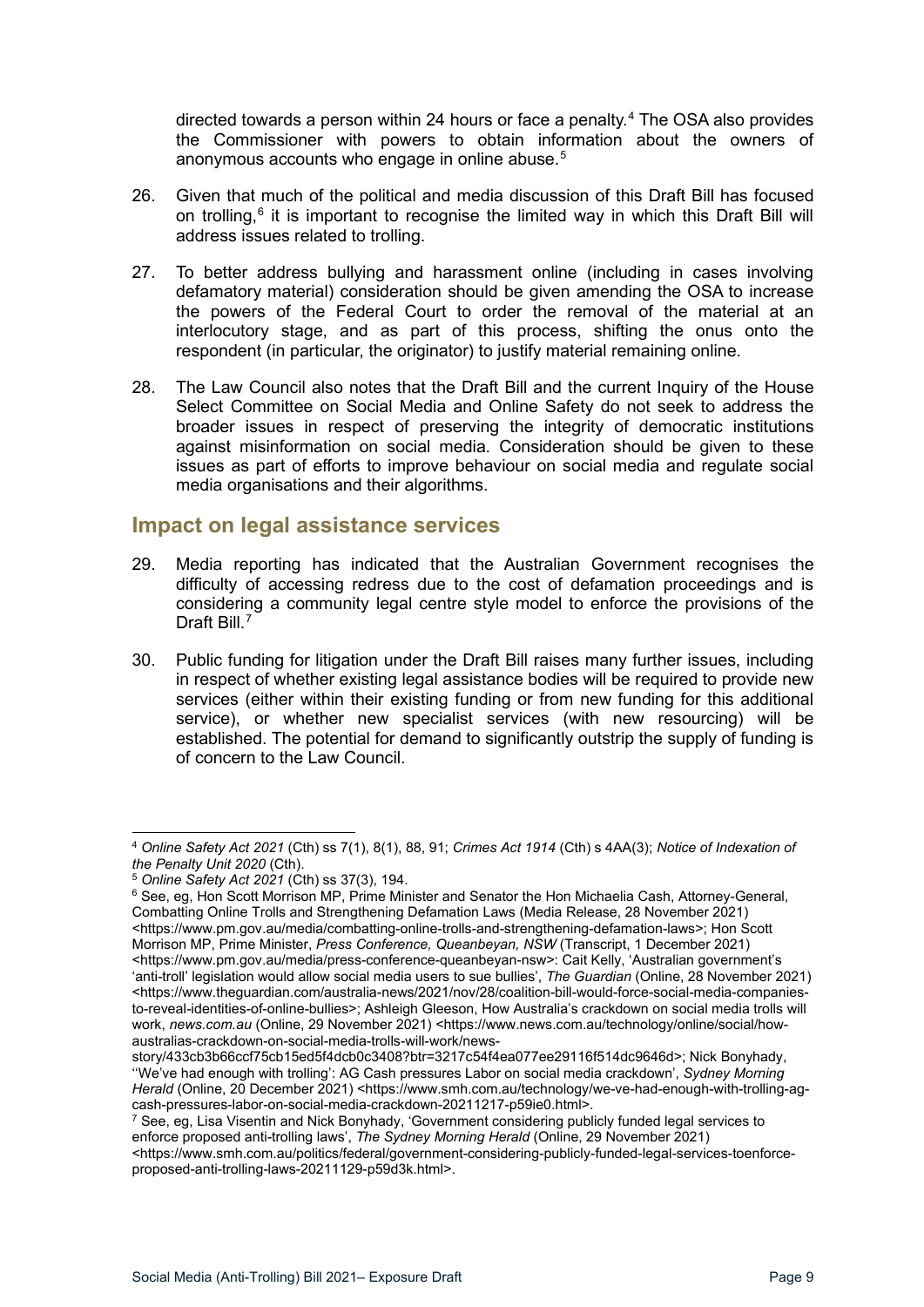- 31. Issues may also arise in relation to how cases would be selected to receive funding and what types of matters might be advanced.
- 32. The Law Council would be grateful to receive more information from the Australian Government as to how such a model might be designed given the potential impact on an already under-resourced legal assistance sector.

# <span id="page-9-0"></span>**Liability**

### <span id="page-9-1"></span>*Fairfax Media Publications v Voller*

- 33. As stated in the Detailed Explanatory Notes which were released to accompany the Draft Bill, the Draft Bill seeks to address issues raised by the High Court's decision in *Voller*. [8](#page-9-2)
- 34. The High Court, by a 5-2 majority, in *Voller* found that the appellants (several news organisations) were the publishers of the third-party user comments made on their Facebook pages. $9$  The majority held that the liability of a person as a publisher depends upon whether that person, by facilitating and encouraging the relevant communication, 'participated' in the communication of the defamatory matter to a third person.<sup>[10](#page-9-4)</sup> The majority found that the news organisations, through the creation and administration of a public Facebook page and the posting of content on that page, facilitated, encouraged and assisted the publication of comments from thirdparty users and were therefore publishers of the third-party comments. The majority rejected the appellants' argument that for a person to be a publisher they must know of the relevant defamatory matter and intend to convey it.<sup>[11](#page-9-5)</sup>
- 35. The decision has significant implications for those who operate online forums (forum administrators) which allow third parties to make comments, post material and the like, including the media, businesses, community groups and individuals.
- 36. It remains unclear whether hosts of third-party comments would be able to avail themselves of the defence of innocent dissemination pursuant to clause 32 of the MDPs or the immunity provided in section 235 of the OSA (which will come into effect on 23 January 2022 and replaces clause 91 of Schedule 5 of the *Broadcasting Services Act 1992* (Cth)). The availability of these defences would turn upon an absence of knowledge or awareness of the defamatory nature of the content. In practice an internet intermediary would need to remove the alleged defamatory content to have the benefit of the provisions.
- 37. The Draft Bill seeks to partially override the decision in *Voller*, by:
	- placing greater onus of responsibility on the originators of social media comments (the 'commenter');
	- placing a greater onus of responsibility on providers of social media services as primary publishers of the content posted on their sites;
	- providing providers of social media services with a defence that will be available where the required complaints process is established and properly followed; and

<span id="page-9-2"></span><sup>8</sup> *Fairfax Media Publications Pty Ltd & Ors v Voller* [2021] HCA 27.

<span id="page-9-3"></span><sup>9</sup> Ibid [55] (Kiefel CJ, Keane and Gleeson JJ), [106] (Gageler and Gordon JJ).

<span id="page-9-4"></span><sup>&</sup>lt;sup>10</sup> Ibid [32] (Kiefel CJ, Keane and Gleeson JJ), [106] (Gageler and Gordon JJ).

<span id="page-9-5"></span><sup>11</sup> Ibid [23]-[35] (Kiefel CJ, Keane and Gleeson JJ).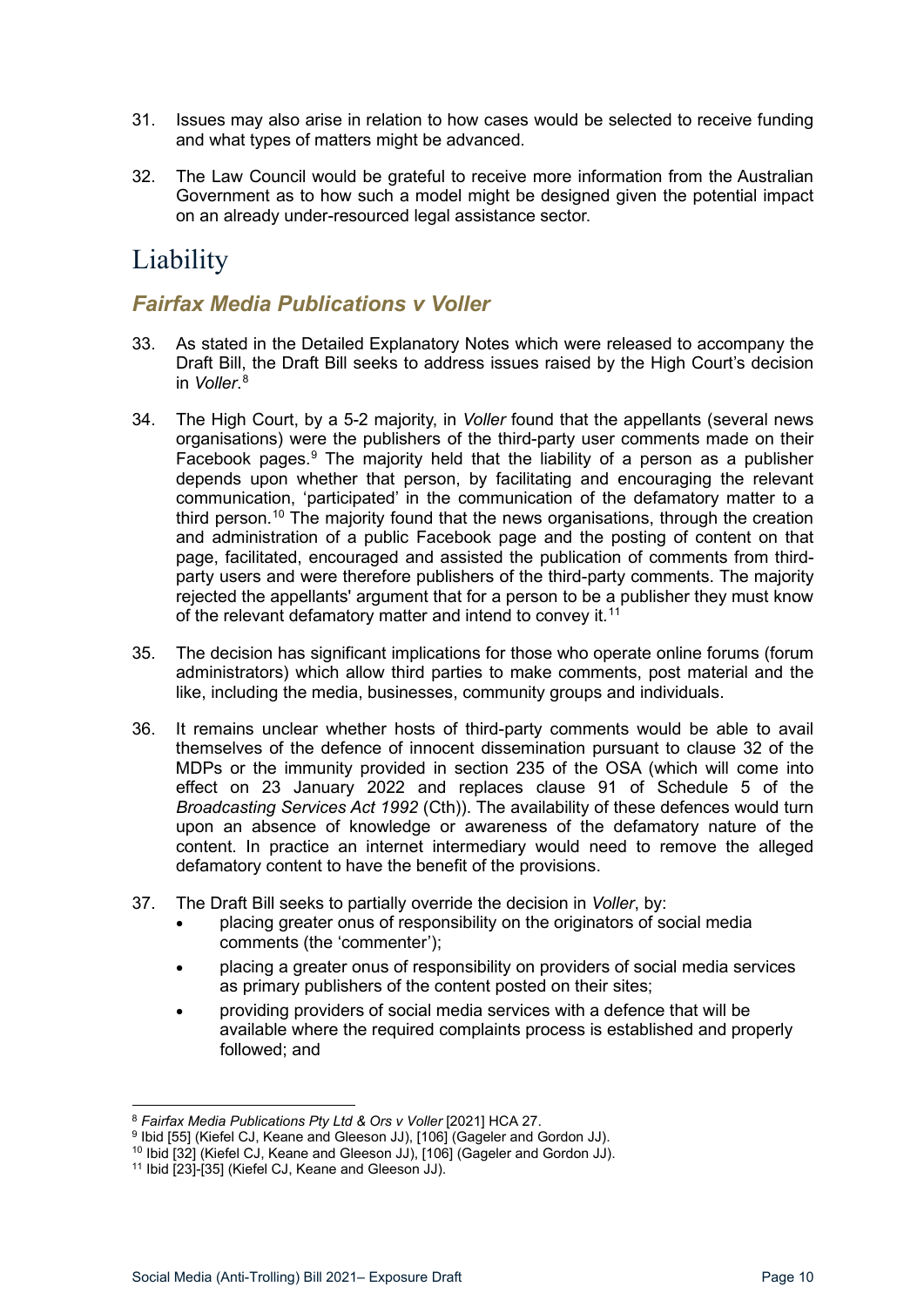- absolving hosts or administrators of social media pages ('page owners') from any liability for defamatory posts of third parties, even as a secondary publisher.
- 38. The key means by which the Draft Bill seeks to address the implications of *Voller* is by deeming that any Australian person (including a company incorporated in Australia) who administers or maintains a social media page will not be a publisher of third-party comments and is therefore immune from potential liability under defamation law.

### <span id="page-10-0"></span>**General comments on liability for defamation as a publisher**

- 39. Following the *Voller* decision, Australia's defamation laws should be carefully considered to determine the appropriate circumstances in which internet intermediaries will be liable in defamation for third-party content, especially where they are unaware in practice of the defamatory content, or where it would be impracticable for them to have awareness of the defamatory content before it is published.
- 40. In the Law Council's view, the law should not emphasise internet intermediaries as the primary entities to be liable in defamation. An internet intermediary who is not the originator of a defamatory publication is often unable to rely on defences that would otherwise be available to the originator, such as truth, as the intermediary does not have the information that is available to the originator. Furthermore, it may be easier and more attractive for a complainant to pursue an internet intermediary (who will usually be more readily identifiable than the originator of a defamatory publication), particularly when the originator is impecunious.
- 41. Shifting the focus of liability in defamation primarily to the originator of the defamatory publication would allow a more effective balancing of freedom of expression and a person's right to defend their reputation. By holding the originator accountable, the internet intermediary does not have to be the arbiter of which publications should or should not remain online – the content can remain online if the originator chooses to defend the publication (which is preferable, as the originator is often best placed to defend the publication). Similarly, holding the originator of a publication liable for any action in defamation emphasises the accountability of originators for their publications online. This may disincentivise antisocial online behaviour, such as abusive posts, as the originator can no longer hide behind a defenceless, third-party publisher defendant with deeper pockets.
- 42. However, the Law Council also recognises that in many cases it is important to maintain some form of recourse against internet intermediaries. Intermediaries are responsible for the design of their platforms, including the extent to which users can manage content, such as through moderation or prohibition of commenting functions and their use of a particular platform and profit from the network effects of the platforms.
- 43. The Law Council recognises that it is also important, where a complainant is unable to pursue an originator, that they are still able to seek redress, and importantly, have defamatory content removed. An important aspect of defamation over the internet, compared with other defamatory publications, is the fact that defamatory publications on the internet can be downloaded for an indefinite period and typically across an unconstrained geographic area. The ability of internet intermediaries such as the providers of social media services to remove defamatory material is therefore another significant reason for imposing liability on internet intermediaries.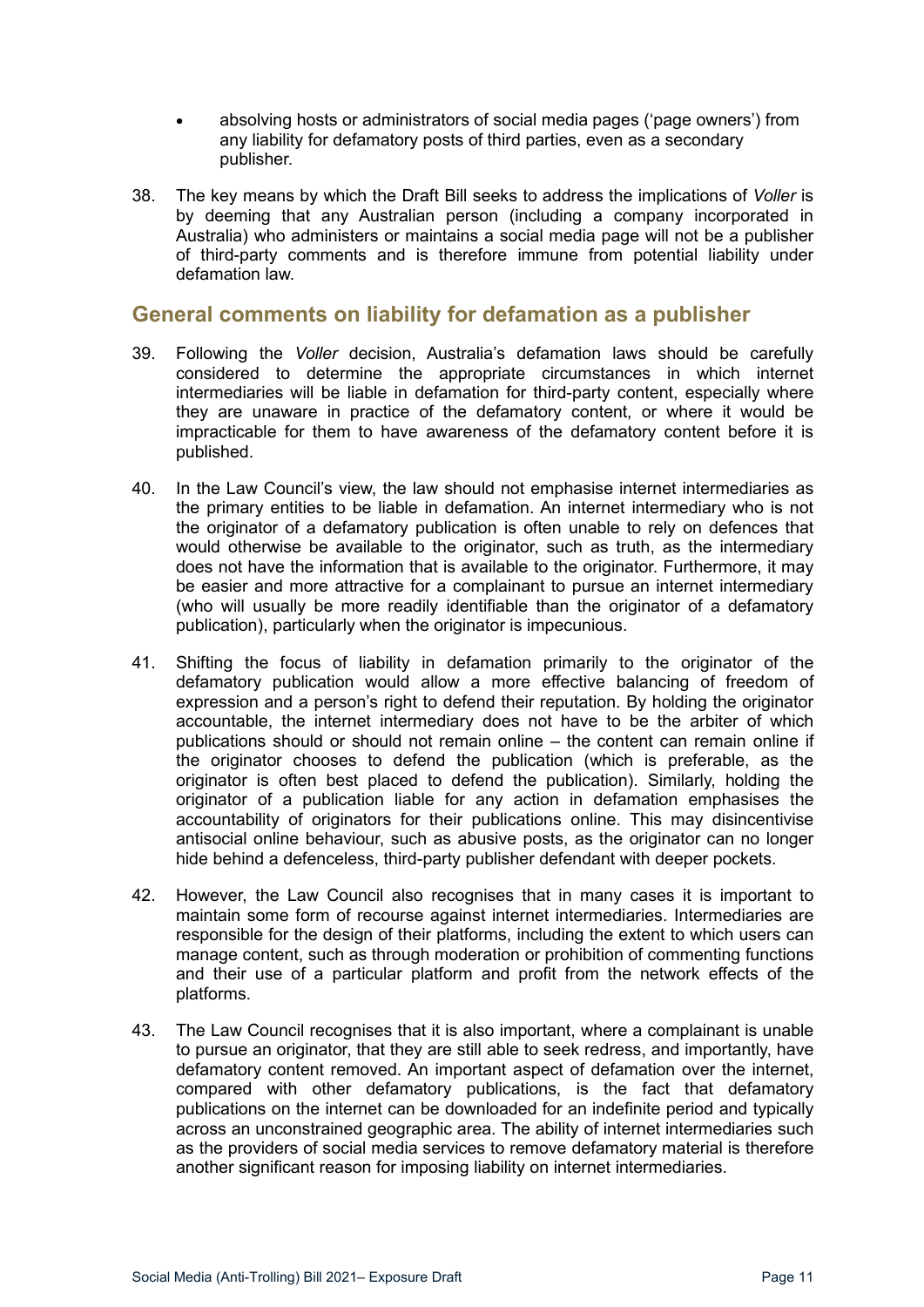# <span id="page-11-0"></span>**Liability for defamation—publisher**

44. Proposed section 14 of the Draft Bill provides the primary protection for person who maintains or administers a page on a social media service from defamation liability:

#### *14 Liability for defamation—publisher*

*Third-party comment—social media service* 

*(1) If:* 

- *(a) an end-user of a social media service (the page owner) maintains or administers a page of the social media service; and*
- *(b) another end-user (the commenter) has posted a comment on the page;*

*then, for the purposes of the general law of the tort of defamation:*

- *(c) in a case where the page owner is an Australian person—the page owner is taken not to be a publisher of the comment; and*
- *(d) in a case where the comment was made in Australia—the provider of the social media service is taken to be a publisher of the comment.*
- 45. The Law Council is generally supportive of an exemption for certain page owners (especially where they have limited capacity to have comments removed from pages on social media platforms) but repeats its position that any intervention at the federal level in the law of defamation should be delayed until the completion of the Stage 2 Review process being undertaken through the MAG and should form part of any package of reforms to the liability of online intermediaries more broadly.
- 46. Should the Draft Bill proceed, the Law Council is concerned by the breadth of the protection from liability for defamation created by proposed subsection 14(1). As stated in the Explanatory Paper, '[t]hese protections would apply for all Australian page-owners'.[12](#page-11-1) This proposed provision removes any form of liability a page host or administrator might otherwise have been exposed to for comments by others, including as a secondary publisher. On the current drafting, hosts and administrators would not even be required to remove defamatory posts of which they become aware.
- 47. A careful balance needs to be struck between competing public interests.
- 48. Important concerns were raised following the decision in *Voller* that, under current laws, people such as individuals, community groups and small businesses with social media could be arguably unfairly classified as publishers. [13](#page-11-2) Such people and organisations generally will not have the capacity, capability or legal knowledge sufficient to review potentially defamatory material, straightforward access to legal advice or the resources of larger organisations (for example, to employ trained moderators to review content).

<span id="page-11-1"></span><sup>12</sup> Explanatory Paper, 3.

<span id="page-11-2"></span> $13$  It remains unclear whether such people would have access to defences despite being a 'publisher'.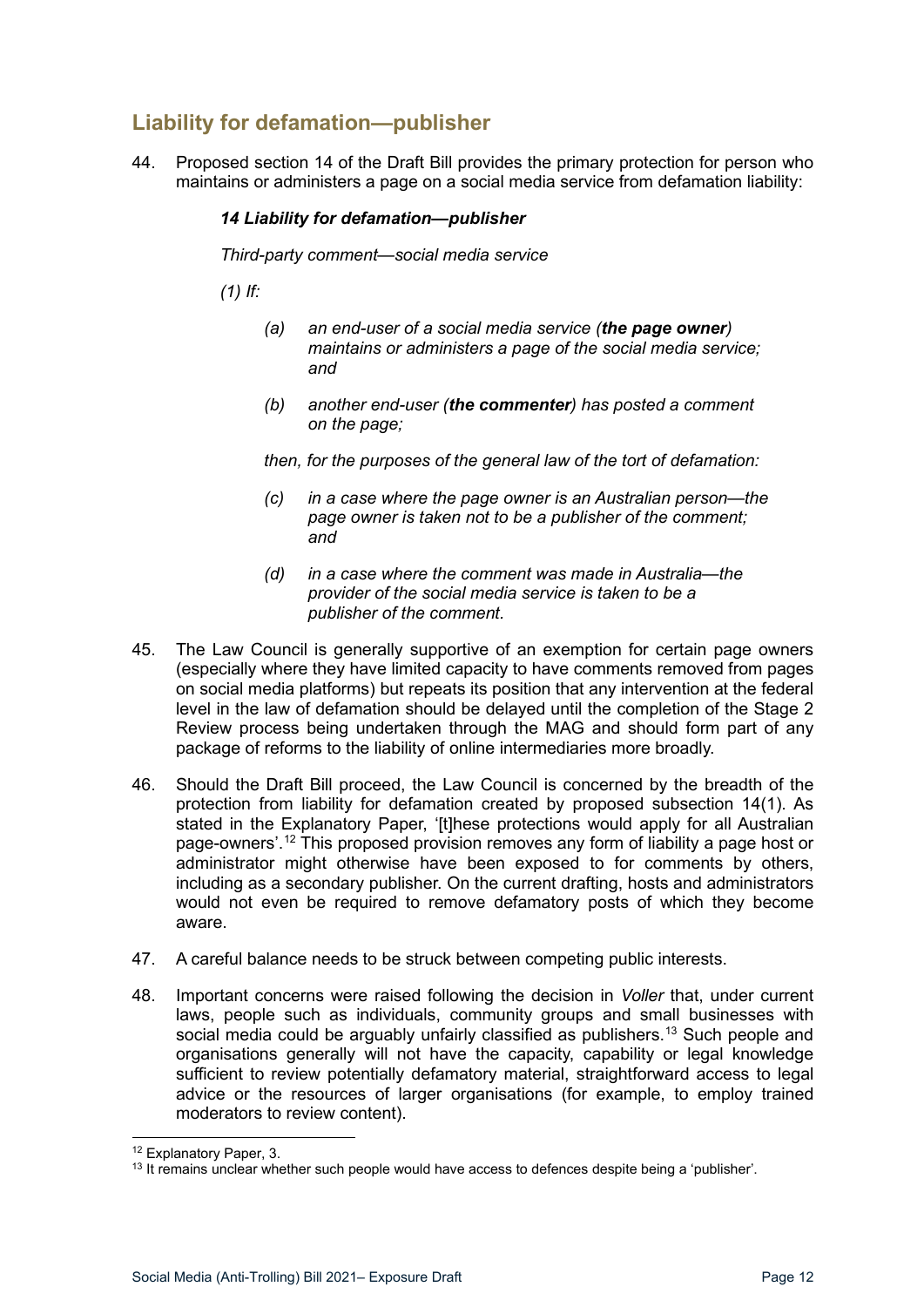- 49. As identified in the Explanatory Paper,  $14$  concerns have also been raised that there may be a chilling effect on freedom of speech and engagement in issues of public interest if people who administer social media elect to censor comments or disable comment functionalities to ensure that they are not potentially liable for defamatory comments posted by others. [15](#page-12-2)
- 50. On the other hand, the Draft Bill may remove much of the incentive for page owners to moderate their social media pages for potentially defamatory material. This has the potential to result in additional defamatory material being left online, despite the purported intention of the Draft Bill to be to reduce defamatory comments and provide greater access to recourse for affected persons.
- 51. It is also important to note that page owners are not necessarily always 'innocent bystanders' to defamatory material posted on their pages. Although proposed subsection 14(2) of the Draft Bill would capture page owners who post defamatory material themselves, where page owners seek or conduce defamatory material but do not post the material themselves, they would not be liable as publishers. This seems antithetical to the purported intention of the Bill.
- 52. The Law Council is generally supportive of reforms to set more appropriately and more workably in practice, when social media page owners should be considered publishers of third-party comments on social media. However, in the Law Council's view, the proposed blanket protection provided under subsection 14(1) does not adequately balance competing public interests, may leave victims without recourse and, in certain circumstances, may provide unwarranted complete protection from liability. The balancing act requires careful additional consideration. Such a process is currently being undertaken as part of the review of the MDPs and the Law Council considers that any reform to protections for potential publishers should not pre-empt this process.

### <span id="page-12-0"></span>**Liability for defamation—providers of a social media service**

- 53. Proposed paragraph 14(1)(c) and subsection 14(2) specify that the provider of the social media service is a publisher of a potentially defamatory comment if it is made in Australia. As noted in the Detailed Explanatory Notes, this may already be the case at common law following the decision in *Voller*. [16](#page-12-3) However, the proposed reforms seek to confirm this and to avoid the need for a complainant to have to prove this point by applying the test espoused in *Voller*. [17](#page-12-4)
- 54. 'Social media service' is the term used in the Draft Bill and is defined in proposed section 6 to mean:
	- (a) an electronic service that is a social media service (within the meaning of the OSA); or
	- (b) an electronic service specified in the legislative rules;

but does not include an exempt service.

<span id="page-12-2"></span><span id="page-12-1"></span> $14$  Explanatory Paper, 2.<br> $15$  It is important to note that there are a number of reasons that may underpin a decision to disable comment functionality beyond the risk of potentially defamatory material being posted, for example, concerns about contempt of court.

<sup>16</sup> Detailed Explanatory Materials, 6.

<span id="page-12-4"></span><span id="page-12-3"></span><sup>17</sup> Ibid.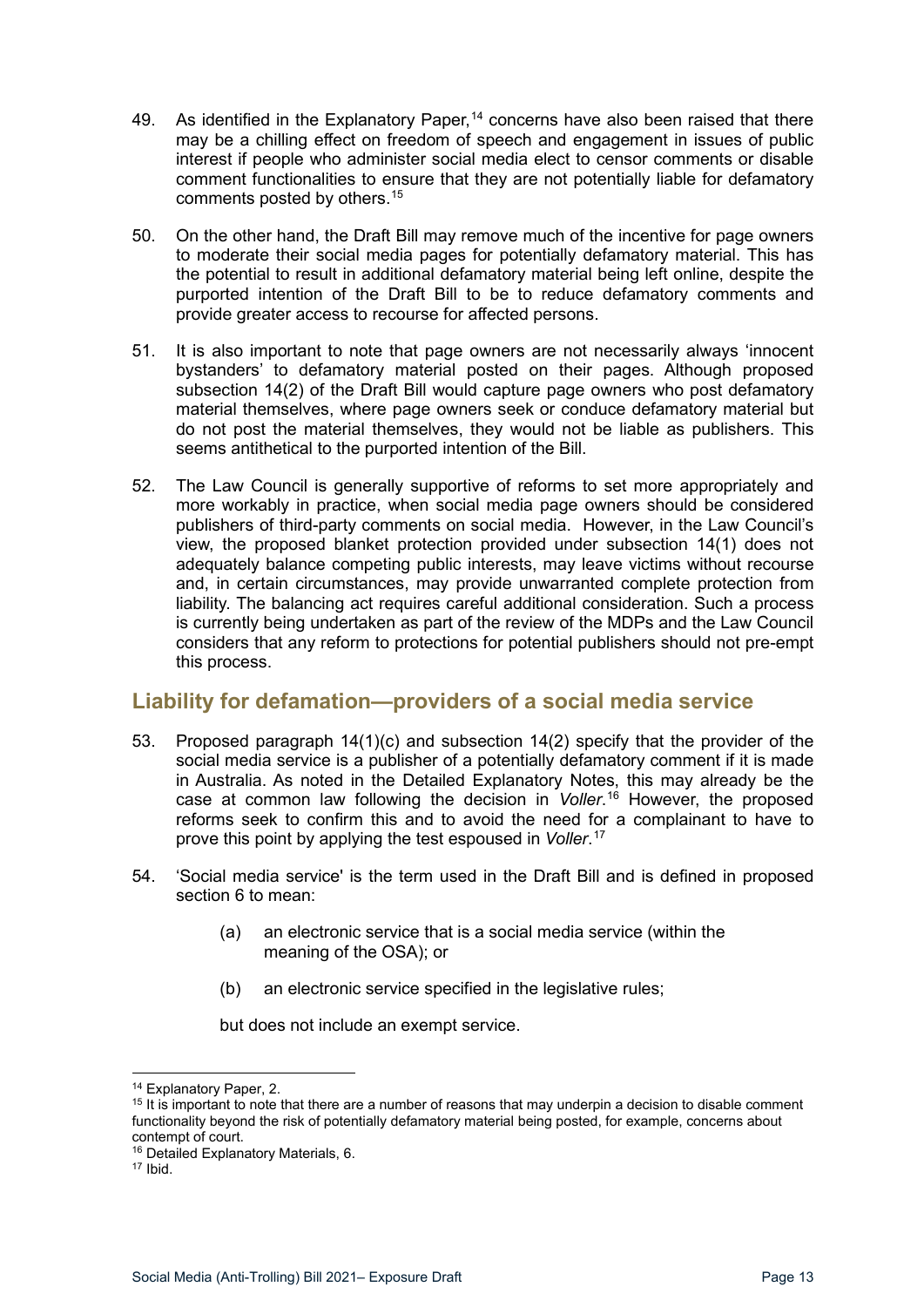- 55. Social media service is defined is paragraph 13(1)(a) of the OSA to include an electronic service that satisfies the following conditions:
	- (i) the sole or primary purpose of the service is to enable online social interaction between two or more end-users;
	- (ii) the service allows end-users to link to, or interact with, some or all of the other end-users;
	- (iii) the service allows end-users to post material on the service.
- 56. This definition is not intended to capture online games, or online business interaction, for example, where businesses have established online feedback facilities to deal with their customers.[18](#page-13-1)
- 57. The definition of a 'social media service' is otherwise yet to be considered. There remains the possibility that the definition will impact a broad range of service providers (perhaps unintentionally). Further clarification and guidance will be required should the Draft Bill proceed to assist different platforms to understand whether they are captured.

<span id="page-13-0"></span>**Defence for the provider of a social media service and the establishment of a complaints scheme**

- 58. While the Draft Bill seeks to clarify that the provider of the social media service is a publisher of a potentially defamatory comment if it is made in Australia, it also provides a defence to these organisations under proposed subsection 15(2) if they:
	- establish a complaints scheme which meets the requirements prescribed in proposed section 16; and
	- where the applicant made a complaint to the provider under the complaints scheme – the provider complied with the complaints scheme in relation to the handling of the complaint (including by disclosing the country location data of the commenter to the applicant); and
	- any of the following conditions is satisfied:
		- under the complaints scheme, the applicant has not requested the provider to disclose the relevant contact details of the commenter;
		- under the complaints scheme, the applicant has requested the provider to disclose the relevant contact details and the provider has disclosed those details to the applicant;
		- in a case where an end-user information disclosure order was made against the provider, or the nominated entity of the provider, the relevant contact details and country location data of the commenter to the applicant and has otherwise complied with the end-user information disclosure order.
- 59. The Law Council has identified several critical issues with the design of the proposed safe harbour defence including:

<span id="page-13-1"></span><sup>18</sup> See pages 71-3 of the Explanatory Memorandum of the *Online Safety Act 2021* (Cth) for further information.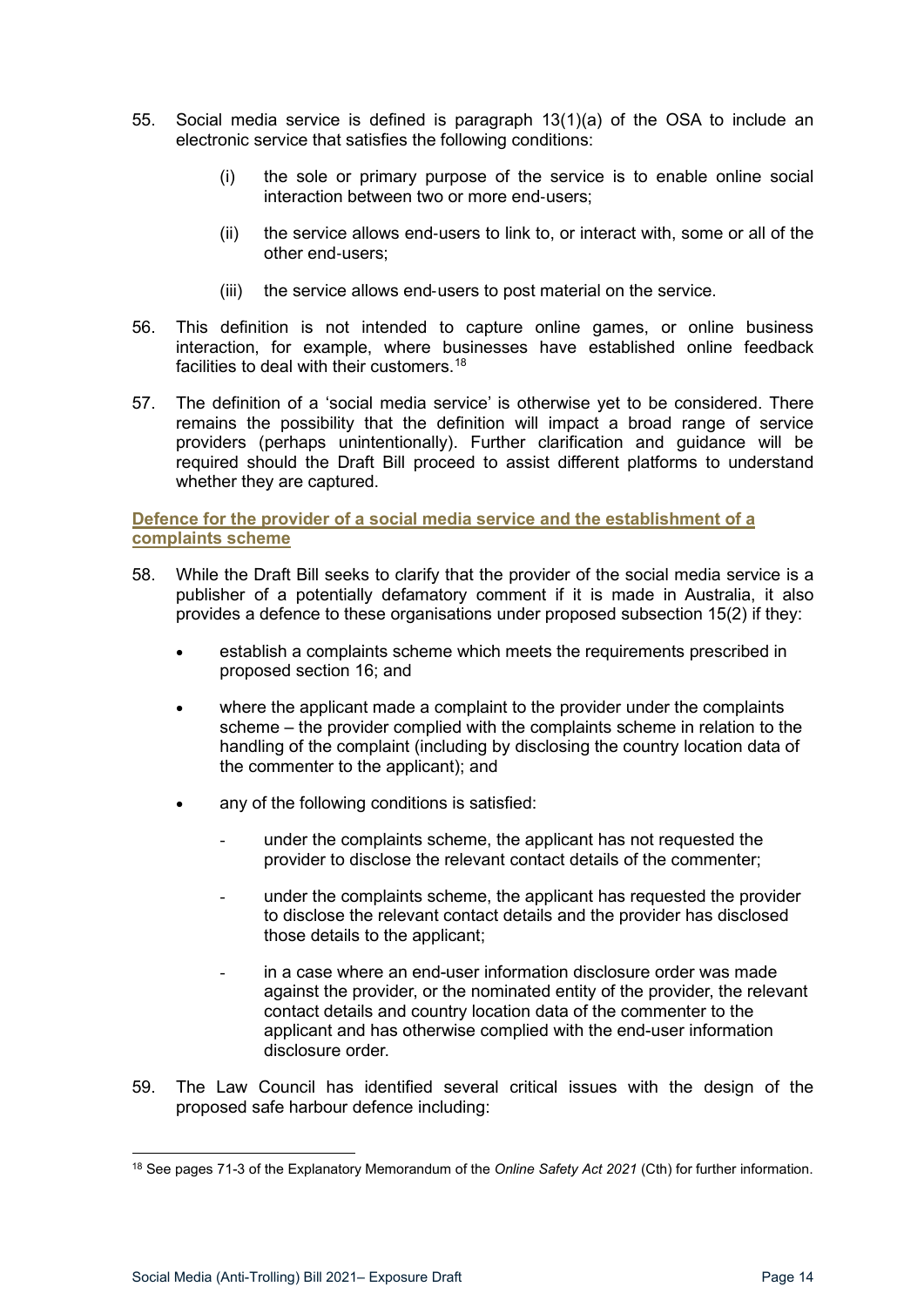- (a) the ability for applicants to avoid the complaints scheme and severely limit the defences (including the safe harbour defence) available to social media service providers;
- (b) practical difficulties for social media providers in collecting the information necessary to avail themselves of the safe harbour defence; and
- (c) likely increased censorship by social media providers.

These issues are discussed further below.

#### <span id="page-14-0"></span>**Limiting defences available**

- 60. Generally, it is the case already that a number of defences such as 'truth' are not easily available to internet intermediaries, including social media service providers, without the cooperation of the originator (in this case, the commenter).
- 61. Proposed subsection 14(3) of the Draft Bill then would also remove the potential availability of the innocent dissemination defence or the immunity provided in section 235 of the OSA to be utilised by a social media service.
- <span id="page-14-2"></span>62. While the Draft Bill seeks to create the new safe harbour defence, it is possible for an applicant to take steps in the way they bring an action for defamation to prevent the provider of the social media service from accessing this defence. If a complainant elects not to follow the complaints procedure and not to seek an enduser information disclosure order and instead proceeds directly to issue a concerns notice followed by proceedings against the social media service, the safe harbour defence as well as the other defences mentioned above will not be available.
- 63. In such a situation, social media service providers are likely to become 'easy targets' with very limited access to options for defending an action.

#### <span id="page-14-1"></span>**Practical difficulties complying with the complaints scheme**

- 64. The Law Council requests further information as to whether the proposed 'safe harbour' defence outlined in the Draft Bill will only be available to a social media service provider if the 'relevant contact details' and country location data are accurate and sufficient to allow the complainant to sue the commenter.
- 65. It currently appears that where a social media service provider is permitted (as part of the complaints process) or compelled (as a result of an end-user information disclosure order) to disclose relevant contact information of a commenter, it will not be able to access the safe harbour unless it has legitimate contact information for the originator.
- 66. The Law Council notes that there are likely to be significant difficulties for social media service providers to adequately verify the identities of its users, including retrospectively. This is particularly given the case that there are already extensive numbers of existing social media accounts operating in Australia. The proposed reforms also create an incentive for end-users to provide false information in order to avoid potential liability. Further, the use of software (or other services) by commenters to obscure or alter their 'location' (such as through the use of a virtual private network) could allow commenters to avoid liability
- 67. If the complaints scheme requirement and related safe harbour defence are unworkable in practice, it is again likely that social media service providers will be left without recourse to any applicable defence.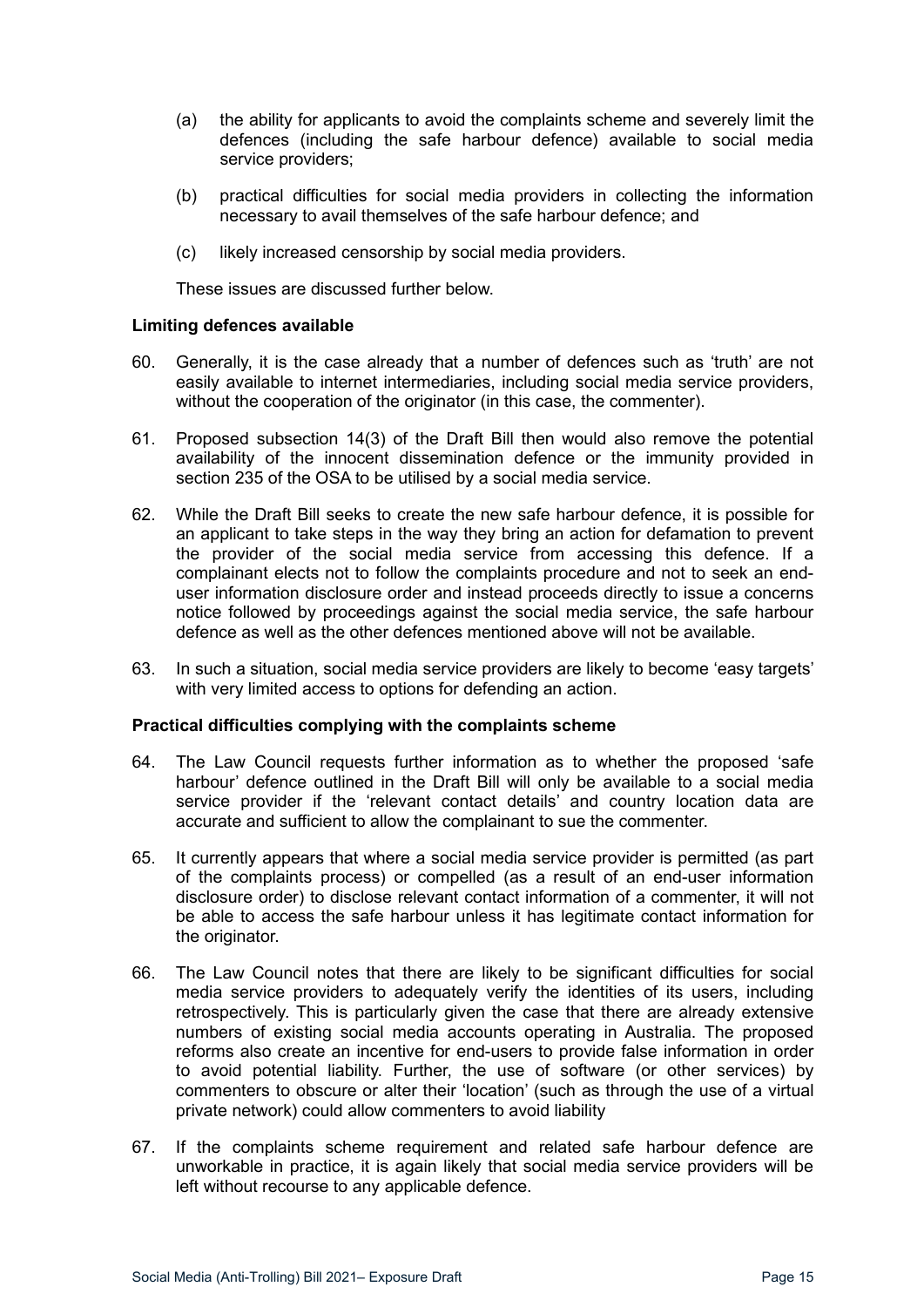#### <span id="page-15-0"></span>**Censorship**

- 68. The absence of a clear takedown procedure established as part of the complaints process requirement, and the risk of limited defences being available, could mean that social media service providers 'err on the side of caution' in many cases and remove comments in order to minimise potential damages.
- 69. The Law Council notes concern that a practical consequence of the Bill may be the increased censorship by social media providers to reduce the impact of the proposed reforms on their operations.

#### <span id="page-15-1"></span>**Position on the safe harbour defence**

70. Potential safe harbour defences for internet intermediaries, including social media service providers, have been a significant focus of the ongoing Stage 2 Review. The Law Council considers that models being considered under the Stage 2 Review process, including models provided by the Law Council and the New South Wales Bar Association.<sup>[19](#page-15-4)</sup> which apply more broadly beyond social media and more closely align with international models, are preferable to the process proposed in the Draft Bill. The Law Council recommends that the proposed defence for social media services and related complaints process be reconsidered in the context of the ongoing Stage 2 Review.

# <span id="page-15-2"></span>End-user information disclosure orders

71. Proposed section 18 set out in the Draft Bill establishes a framework specific to potentially defamatory material on social media services through which a prospective applicant can apply to a court for an order (**end-user information disclosure order**) that the provider of a social media service disclose the commenter's 'country location data' and, if the comment was made in Australia, the commenter's contact details, $20$  to the applicant.

### <span id="page-15-3"></span>**Necessity of the new process**

72. Page 4 of the accompanying Explanatory Paper states:

*If a victim of defamation on social media seeks to commence proceedings, but the identity of the originator of the defamatory content cannot be determined from information publicly available on their profile, they currently have no ability to pursue their claim and seek redress.*

- 73. In the Law Council's view, this is not correct. Existing civil procedure rules enable a complainant to ascertain an originator's identity by way of preliminary discovery, including where the entity holding that information is overseas. $^{\mathrm{21}}$  $^{\mathrm{21}}$  $^{\mathrm{21}}$
- 74. In fact, as identified in the Discussion Paper released as part of the Stage 2 Review, the current threshold in Australia for granting discovery orders to identify an

<span id="page-15-4"></span><sup>19</sup> See, Law Council of Australia, Submission to Attorneys-General, *Review of Model Defamation Provisions – Stage 2* (4 June 2021) Appendix 2; New South Wales Bar Association, Submission to Attorneys-General, *Review of Model Defamation Provisions – Stage 2* (31 May 2021) [53].

<span id="page-15-5"></span><sup>&</sup>lt;sup>20</sup> The 'relevant contact details' that a social media service will be required to provide, on the making of an 'end-user information disclosure order', consist of the commenter's name, (or 'the name by which the person is usually known'), email address, and phone number.

<span id="page-15-6"></span><sup>21</sup> See, eg, *Kukulka v Google LLC* [2020] FCA 1229; *Kabbabe v Google LLC* [2-2] FCA 126; *Musicki v Google LLC* [2021] FCA 1393; *Lin v Google* LLC [2021] FCA 1113.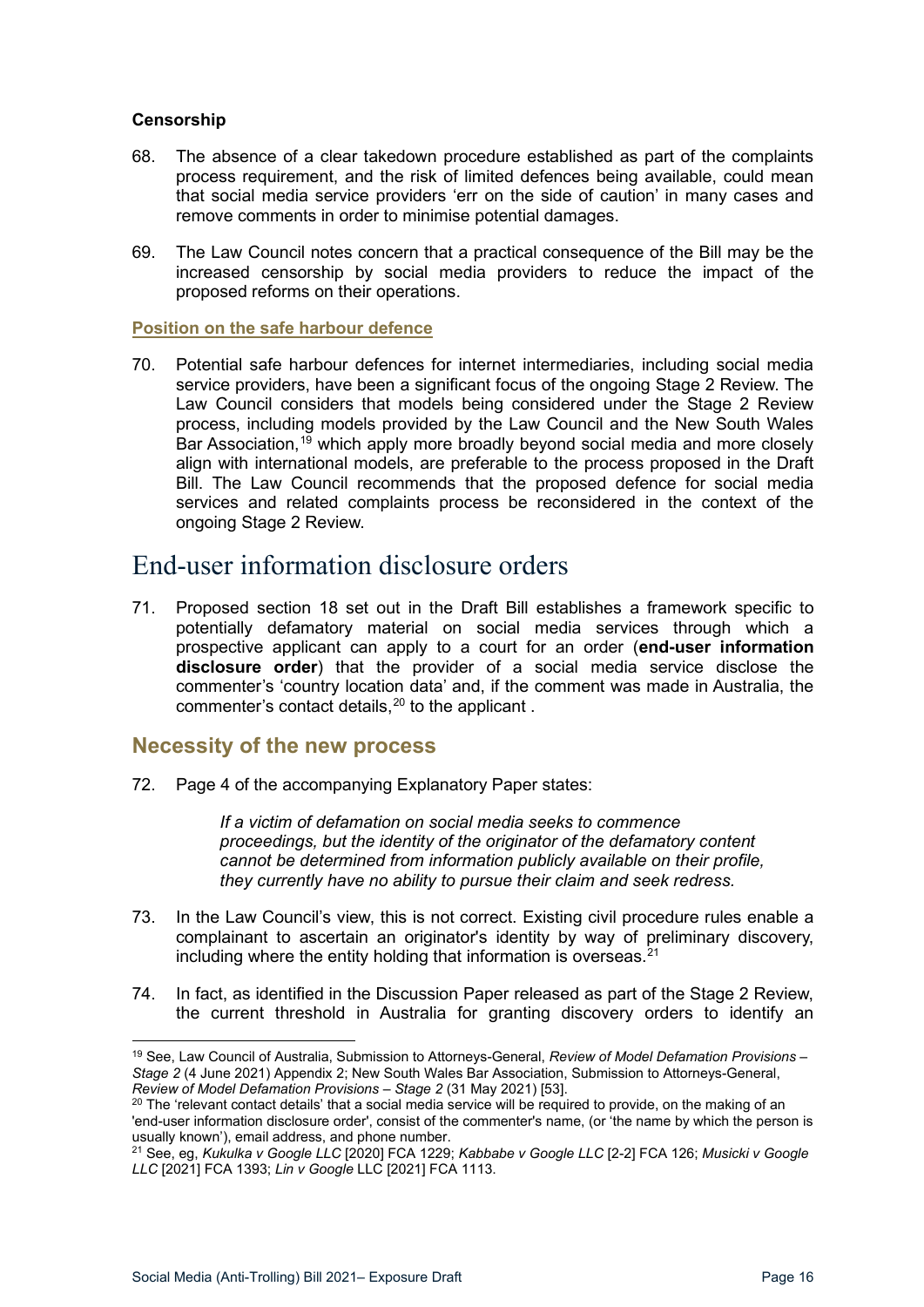originator is relatively low, compared to jurisdictions such as the United Kingdom and the United States.[22](#page-16-2) The current threshold, as demonstrated in *Kabbabe v Google LLC* [2020] FCA 126 (**Kabbabe**), requires that the applicant show that they wished to commence proceedings against the unknown originator (which in Kabbabe was the poster of a Google review) and that the internet intermediary 'may' have information which could identify the originator.<sup>[23](#page-16-3)</sup>

75. It is unclear how the proposed process will differ in practicality from the preliminary discovery process which is already available to (and has been utilised by) prospective defamation plaintiffs in Australia who require information about the identity of a potential defendant.

## <span id="page-16-0"></span>**Public policy considerations**

- 76. The issue of identification of an underlying anonymous originator is a complicated and important one. Disclosure of such information should require the careful consideration of competing considerations – including privacy rights, freedom of expression, harm to reputation, and the public interest of any matters disclosed. Where material is posted anonymously, it is critical that the right of individuals to have their reputations protected is given due weight against some of the competing rights of the anonymous poster.
- 77. The Law Council is of the view that any amendments to the law which seek to provide for the identification of users by internet intermediaries without the user's consent should require a court to carefully consider and balance these factors. The end-user information disclosure order mechanism sought to be established under the Draft Bill does not require this consideration.
- 78. Proposed subsection 18(3) of the Draft Bill allows the court to refuse to grant an order disclosing a commentator's contact details if the disclosure is likely to present a risk to the commenter's safety. While a highly important consideration, other important considerations such journalists' source privilege protection and whistleblower protection do not appear to be able to be considered by the court in assessing whether to grant an end-user information disclosure order.
- 79. It is worth noting, however, that the provider of the social media service holds the contact information and location data of the commenter, and it may be difficult for the Court to properly consider the competing factors unless the commentator has an opportunity to respond or has knowledge that the order is being sought.

### <span id="page-16-1"></span>**Potential use for other purposes**

- 80. There appears to be no limitation as to what the prospective applicant can do with information granted through an end-user information disclosure order. This leaves open the possibility of information gained through this process being used in a manner that may not be in the public interest.
- 81. The purpose for which the information is disclosed should be limited to the purpose of determining whether to initiate court proceedings. In the Law Council's view, any other use of the information should be expressly prohibited and subject to a penalty.

<span id="page-16-2"></span><sup>22</sup> Attorneys-General, *Review of Model Defamation Provisions – Stage 2* (Discussion Paper, 31 March 2021) [3.238].

<span id="page-16-3"></span><sup>23</sup> *Kabbabe v Google LLC* [2020] FCA 126.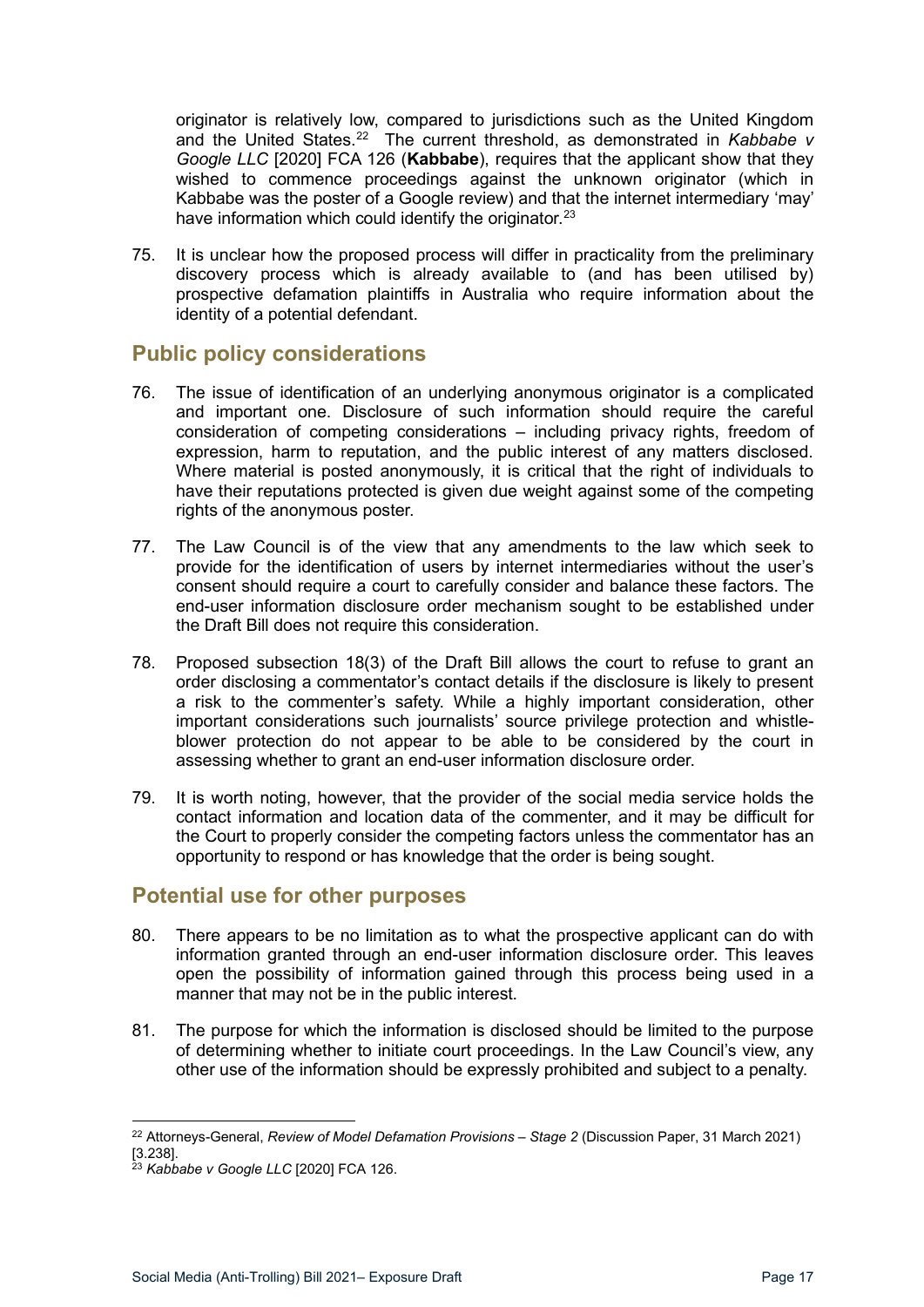# <span id="page-17-0"></span>**Position on end-user information disclosure orders**

- 82. The Law Council notes that the issue of identification of an underlying anonymous originator has been an issue of much consideration as part of the Stage 2 Review process. The Law Council considers that models under consideration as part of this review more appropriately balance the value of anonymity online in certain circumstances, particularly, for example, through allowing people to report or express views in relation to matters of public concern, with the right of individuals to have their reputations protected.<sup>[24](#page-17-4)</sup>
- 83. Should the Australian Government, or indeed the state and territory governments, wish to alter or add to the mechanisms currently available to a complainant to seek disclosure of the identity of a user who posted defamatory material online, this should only occur following the completion of the Stage 2 Review.

# <span id="page-17-1"></span>Nominated entities

- 84. Proposed section 20 of the Draft Bill requires a provider of a social media service, if it is a foreign body corporate and has at least 250,000 Australian account-holders (or is specified in the legislative rules), to have a nominated entity in Australia that will be able to discharge key obligations proposed to be created under the Draft Bill.
- 85. The Law Council notes that the potential introduction of legislation which mandates that overseas entities effectively incorporate in Australia or face civil penalties with purported extra-territorial reach is a relatively novel proposal with potentially significant and wide-ranging implications beyond those issues considered in the Draft Bill. Careful consideration of these aspects of the Bill are required.

# <span id="page-17-2"></span>Miscellaneous

# <span id="page-17-3"></span>**Attorney-General may intervene in a proceeding**

- 86. Proposed section 23 of the Draft Bill provides the Attorney-General with the power to intervene in proceedings in certain circumstances if the Attorney-General believes it is in the public interest to do so. The Explanatory Paper explains that the reasons underpinning this proposed power are twofold:
	- (a) to address a power imbalance between a large publisher and an individual whose reputation has been harmed; and
	- (b) to provide the Australian Government's views as to how the Bill is intended to apply.
- 87. Where the Attorney-General intervenes, they may authorise an applicant's costs to be paid.

<span id="page-17-4"></span><sup>&</sup>lt;sup>24</sup> In its submission in response to the Stage 2 Review Discussion Paper, the Law Council expressed support for the Canadian (Ontario) approach described in the Discussion Paper at paragraph 3.240: Law Council of Australia, Submission to Attorneys-General, *Review of Model Defamation Provisions – Stage 2* (4 June 2021) 5, 68. This test requires that the plaintiff take reasonable steps to identify the originator, and where there are not overriding privacy considerations, a 'Norwich Pharmacal' order may be granted where the public interest favouring disclosure outweighed the freedom of expression and privacy interests of the unknown alleged wrongdoer.